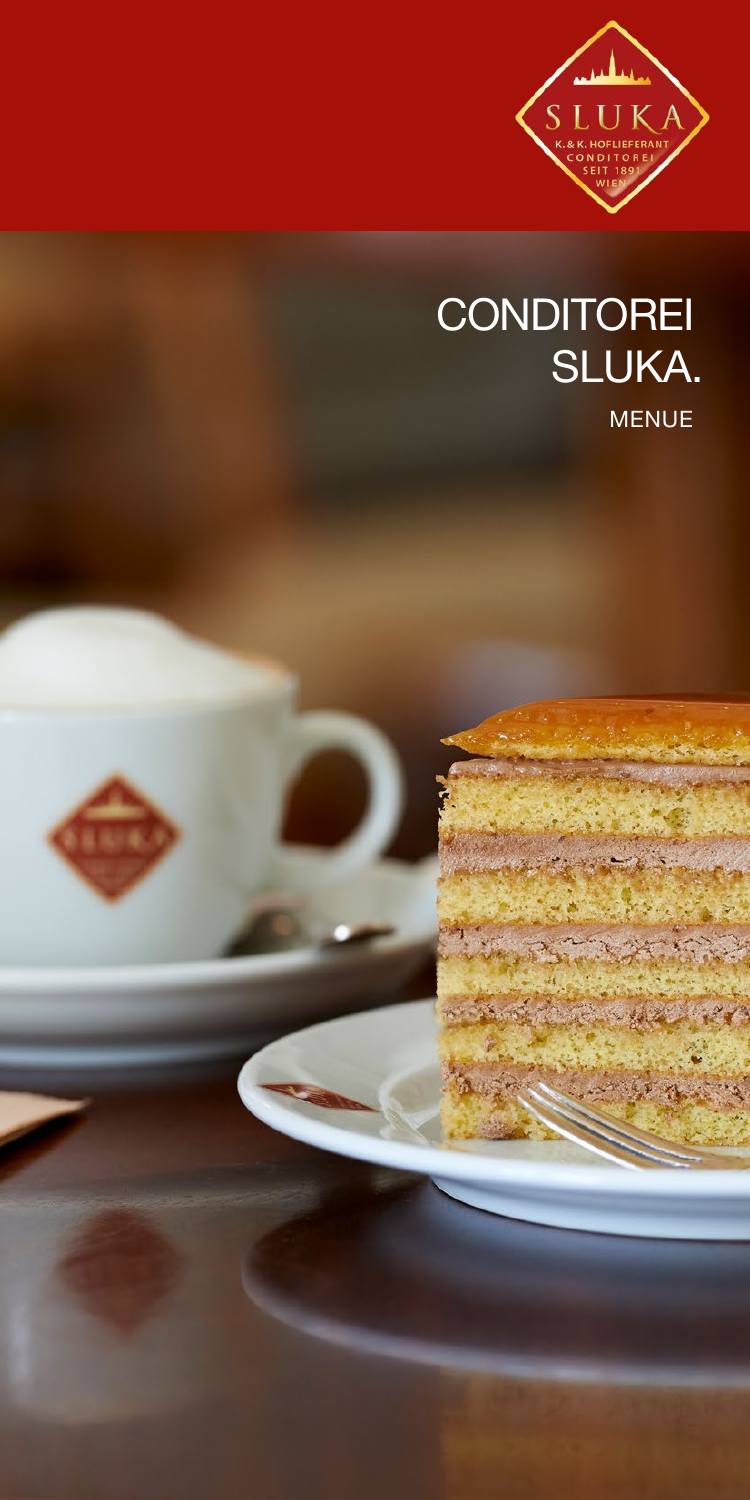

#### **BREAKFAST**

|                                                              | Monday to Friday: 8am - 11am                            |                                    | Soft boiled egg                          | € 1.90 |
|--------------------------------------------------------------|---------------------------------------------------------|------------------------------------|------------------------------------------|--------|
| Saturday:                                                    | $8am - 3pm$                                             |                                    | Scrambled eggs (2 eggs) with bread       | € 5,00 |
|                                                              |                                                         |                                    | Fried eggs (2 eggs) with bread           | € 5,00 |
|                                                              | "Kleines Frühstück" (Small breakfast)                   |                                    |                                          |        |
|                                                              | Cup of Coffee, tea or hot chocolate, butter,            |                                    | Omelette (2 eggs) with 2 ingredients     |        |
| jam or honey, bread basket                                   |                                                         | € 8,80                             | of your choice (ham, cheese, mushrooms,  |        |
| with boiled egg                                              |                                                         | $\in 9,80$                         | onion, tomato, bacon or salami)          | € 7,80 |
|                                                              | "Wiener Brioche Frühstück" (Viennese brioche breakfast) |                                    | Ham and eggs (2 eggs) with bread         | € 7,80 |
| Cup of Coffee, tea or hot chocolate,                         |                                                         | Bacon and eggs (2 eggs) with bread | € 7,80                                   |        |
| butter, jam or honey, fresh orange juice, brioche<br>€ 10,80 |                                                         |                                    | Scrambled eggs with sausages and bread   | € 7,80 |
|                                                              |                                                         |                                    | Ham or cheese plate                      | € 3,90 |
| "Großes Frühstück" (Big breakfast)                           |                                                         | <b>Butter</b>                      | € 1,20                                   |        |
| Cup of Coffee, tea or hot chocolate, butter,                 |                                                         | Jam or honey                       | € 1,20                                   |        |
|                                                              | jam or honey, ham, salami, cheese, cream cheese         |                                    | Chives                                   | € 1,20 |
| with chives, soft boiled egg, bread basket                   |                                                         | € 17,80                            | Cream cheese with chives                 | € 2,90 |
|                                                              | "Slukas Pikantes Frühstück" (Hearty breakfast)          |                                    | Muesli with yoghurt or milk              |        |
|                                                              | Cup of coffee, tea or hot chocolate,                    |                                    | (with raspberry mark upon request)       | € 4,80 |
|                                                              | portion of scrambled or fried eggs                      |                                    |                                          |        |
|                                                              | made of 2 eggs, sour cream dip with herbs,              |                                    | Vegetables and sour cream dip with herbs | € 3,90 |
|                                                              | vegetables, fresh orange juice, bread basket            | € 16,80                            | <b>Brioche</b>                           | € 2,80 |
|                                                              |                                                         |                                    | Small roll                               | € 1,20 |
|                                                              | "Slukas Vitales Frühstück" (Vitality breakfast)         |                                    | Two slices of toast                      | € 1,20 |
|                                                              | Cup of coffee, tea or hot chocolate,                    |                                    | Bacon (3 slices)                         | € 2,70 |
|                                                              | soft boiled egg, sour cream dip with herbs,             |                                    | Fresh orange juice (1/8l)                | € 3,40 |
|                                                              | vegetables, fresh orange juice, bread basket            | € 16,80                            | Glass of prosecco                        | € 5,30 |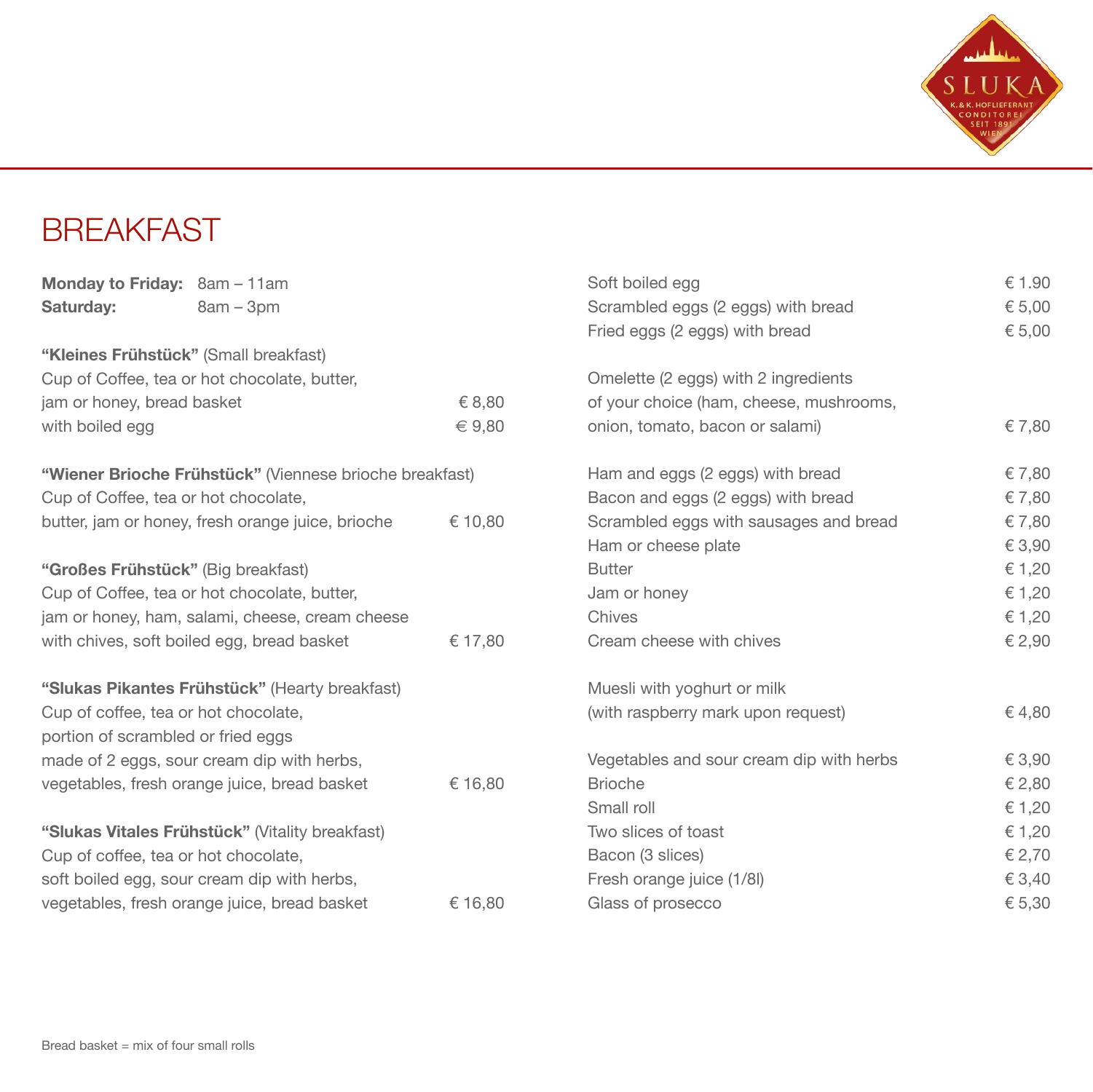

## ICE-CREAM

#### (May to September)

| Mixed ice-cream (small) | € 5,80 |
|-------------------------|--------|
| Mixed ice-cream (large) | € 6,90 |
| Whipped cream           | € 1,30 |
| Viennese iced coffee    | € 6,90 |
| Iced chocolate          | € 6,90 |
| Fruit coup              | € 6,90 |
| Banana split            | € 6,90 |
| Frappe                  | € 5,80 |

# PASTRY & BRIOCHE

| Apple tartelette      | € 3,30 |
|-----------------------|--------|
| Pineapple – vanilla   | € 3,30 |
| Poppy                 | € 3,30 |
| Nutroll               | € 3,30 |
| Cinnamon bun          | € 3,30 |
| Orange – marzipan     | € 3.30 |
| Almond - butter       | € 3,30 |
| Cranberry – marzipan  | € 3,30 |
| Red currant           | € 3,30 |
| Curd cheese           | € 3,30 |
| Curd cheese – apricot | € 3,30 |
| Vanilla               | € 3,30 |
| Sour cherry           | € 3,30 |
| <b>Brioche</b>        | € 2.80 |



## **STRUDEL**

| Apple       | €4,30  |
|-------------|--------|
| Apricot     | €4,30  |
| Sour cherry | €4,30  |
| Curd cheese | €4,60  |
|             |        |
| Seasonal:   |        |
|             |        |
| Strawhern   | € 4 60 |

| € 4.60 |
|--------|
| € 4.30 |
| € 4.30 |
| € 4.30 |
| € 4.30 |
|        |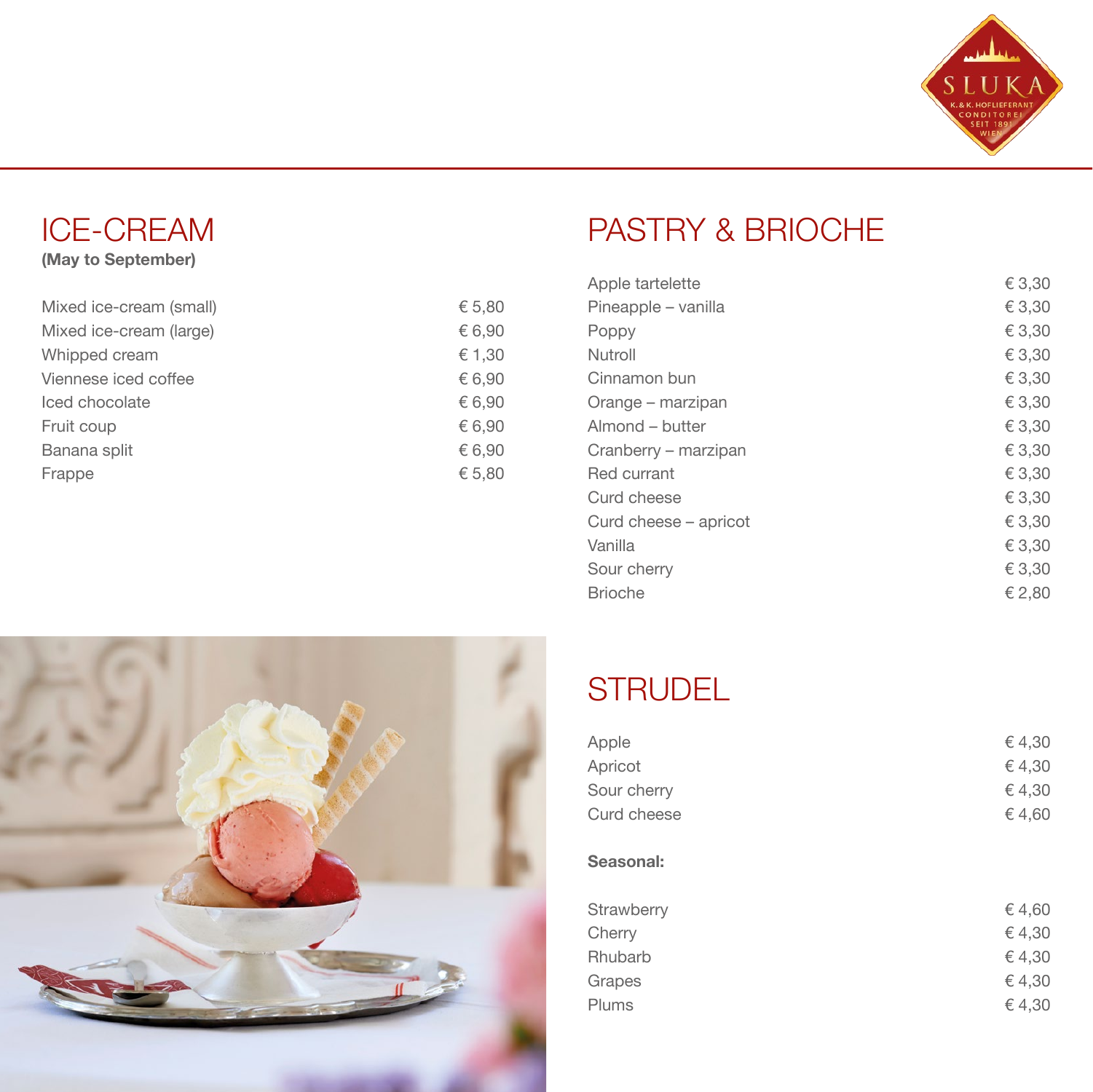

# SLICES & CO

| "Cremeschnitte"                                      |        |
|------------------------------------------------------|--------|
| Puff pastry with vanilla cream and sugar icing       | €4,70  |
| "Fruchtschüsserl"                                    |        |
| Short crust with raspberry or strawberry cream       |        |
| topped with raspberry or strawberry                  | € 5,20 |
| "Himbeer-Topfencremeschnitte"                        |        |
| Puff pastry with cheese and raspberry                | €4,70  |
| "Kaffee-Weichselcremeschnitte"                       |        |
| Puff pastry with coffee cream and sour cherry        | €4,70  |
| "Kardinalschnitte mit Kaffeecreme"                   |        |
| Meringue and biscuit filled with coffee cream        | €4.70  |
| "Marzipankartoffel"                                  |        |
| Marzipan filled with chocolate and biscuit, with rum | €4,70  |
| "Mohnschnitte"                                       |        |
| Poppy seed with raisins in biscuit                   | €4,70  |
| "Pignolikipferl"                                     |        |
| Baked marzipan with pine nuts                        | €4,00  |
| "Punschkrapfen"                                      |        |
| Mixed biscuit with rum and pink sugar icing          | € 3,30 |
|                                                      |        |

| "Vanille oder Kaffeeeclair"                         |        |
|-----------------------------------------------------|--------|
| Choux filled with vanilla or coffee cream           | €4,70  |
|                                                     |        |
| "Zitronenrolle"                                     |        |
| Biscuit with lemon cream                            | €4,70  |
|                                                     |        |
|                                                     |        |
| Seasonal:                                           |        |
| "Ribiselschaumschnitte"                             |        |
| Red currants, topped with meringue                  | €4.70  |
|                                                     |        |
| "Walderdbeerenschifferl"                            |        |
| Short crust with meringue with forest-strawberries  | € 5,90 |
|                                                     |        |
| "Maronireis"                                        |        |
| Hazelnut meringue with whipped cream                |        |
| and chestnuts, with rum                             | € 5,90 |
| "Maronischnitte"                                    |        |
| Biscuit with chestnut cream, pear and whipped cream | € 5,90 |
|                                                     |        |
|                                                     |        |
|                                                     |        |
|                                                     |        |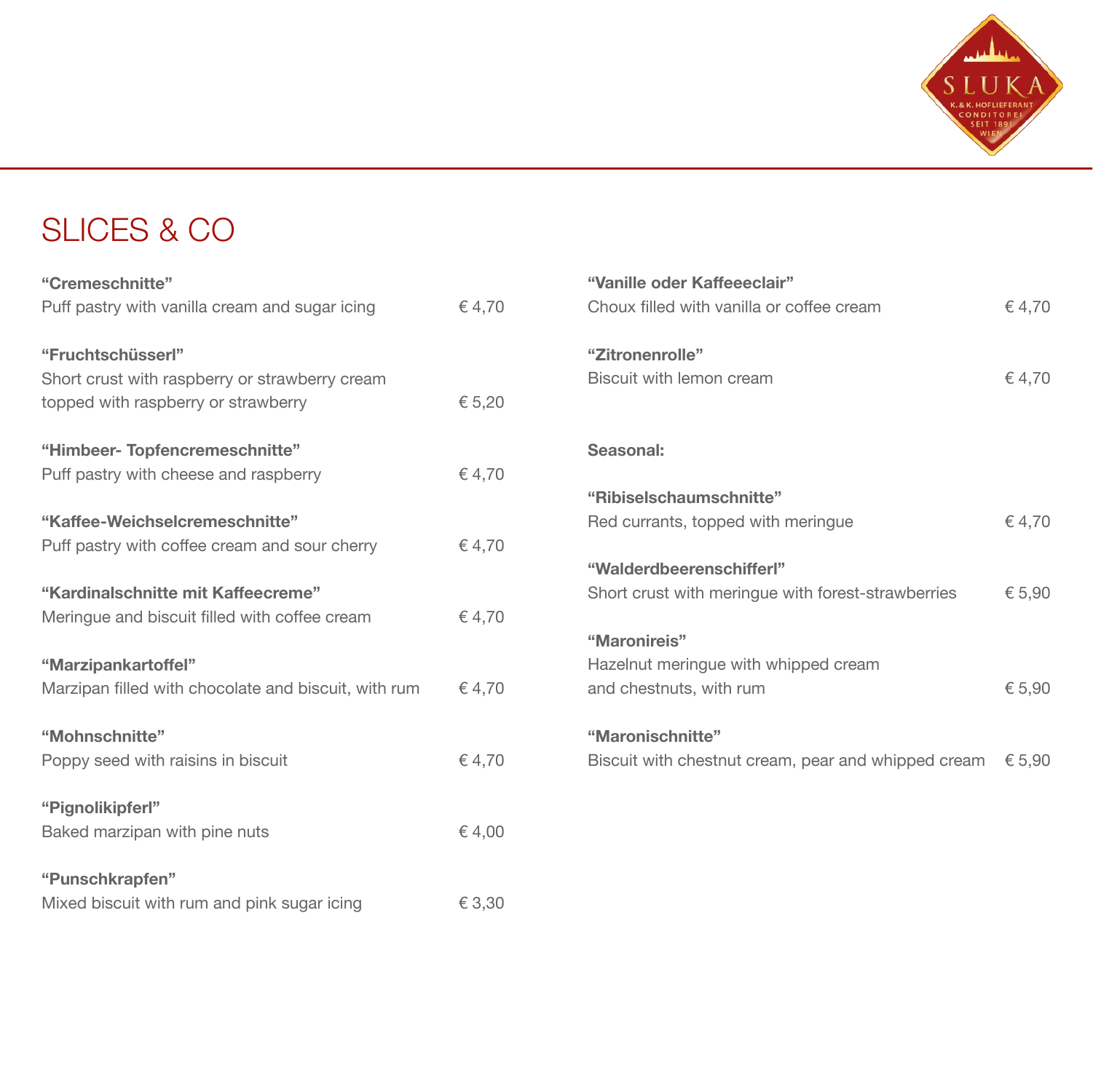

## **CAKES**

| "Dobos"                                                |        |
|--------------------------------------------------------|--------|
| Light biscuit with chocolate cream                     |        |
| and caramel topping, with rum                          | € 5,20 |
| "Engadiner Nusstorte"                                  |        |
| Caramelized walnuts with short crust                   |        |
| and dark chocolate icing                               | € 5,20 |
| "Esterhazytorte"                                       |        |
| Hazelnut-biscuit with buttercream, with cherry liqueur | € 5,20 |
| "Himbeer-Joghurttorte"                                 |        |
| Raspberry-yoghurt cake                                 | € 5,20 |
| "Sachertorte"                                          |        |
| Traditional chocolate biscuit with apricot jam         |        |
| and chocolate icing                                    | € 5,20 |
| "Slukatorte"                                           |        |
| Light and dark biscuit with chocolate cream            |        |
| and orange. With orange liqueur                        | € 5,20 |
| "Trüffeltorte"                                         |        |
| Chocolate biscuit with dark chocolate cream            | € 5,20 |
| "Walnusstorte"                                         |        |
| Walnut biscuit with butter-nougat cream                | € 5,20 |
|                                                        |        |

| "Wiener Haseluss-Nougattorte"                 |        |
|-----------------------------------------------|--------|
| Slices of hazelnuts filled with nougat cream, |        |
| covered in brittle                            | € 5.20 |
|                                               |        |
| "Zitronenschaumtorte"                         |        |
| Lemon-meringue pie                            | € 5.20 |
|                                               |        |

## PETIT FOURS

| Date with marzipan and dark chocolate            | $\epsilon$ 2.60 |
|--------------------------------------------------|-----------------|
| Plum with dark chocolate, milk chocolate and rum | $\epsilon$ 2,60 |
| Milk chocolate with orange and rum               | $\in$ 2,60      |
| Almond with orange and rum                       | € 2,60          |
| Orange-marzipan                                  | $\epsilon$ 2,60 |
| Pistachio-marzipan                               | € 2,60          |
| Chocolate marzipan with rum                      | € 2,60          |
| Waffles with nougat and light or dark chocolate  | € 2,60          |
| Parisian cream                                   | $\epsilon$ 2,60 |
| Parisian cream with orange                       | $\epsilon$ 2.60 |
| Pine-nuts with marzipan                          | € 2,60          |
| Pistachio-marzipan with nougat                   | $\epsilon$ 2,60 |
| Mixed dried fruits with dark chocolate and rum   | $\epsilon$ 2,60 |
| Light and dark nougat                            | $\epsilon$ 2,60 |
| Dark chocolate with rum                          | $\in 2,60$      |
| Milk chocolate with cherry liqueur               | $\epsilon$ 2,60 |
| Caramelized walnuts with milk chocolate          | $\epsilon$ 2,60 |
| Sour cherry with dark chocolate and cognac       | $\epsilon$ 2,60 |
| French nougat                                    | $∈$ 2,60        |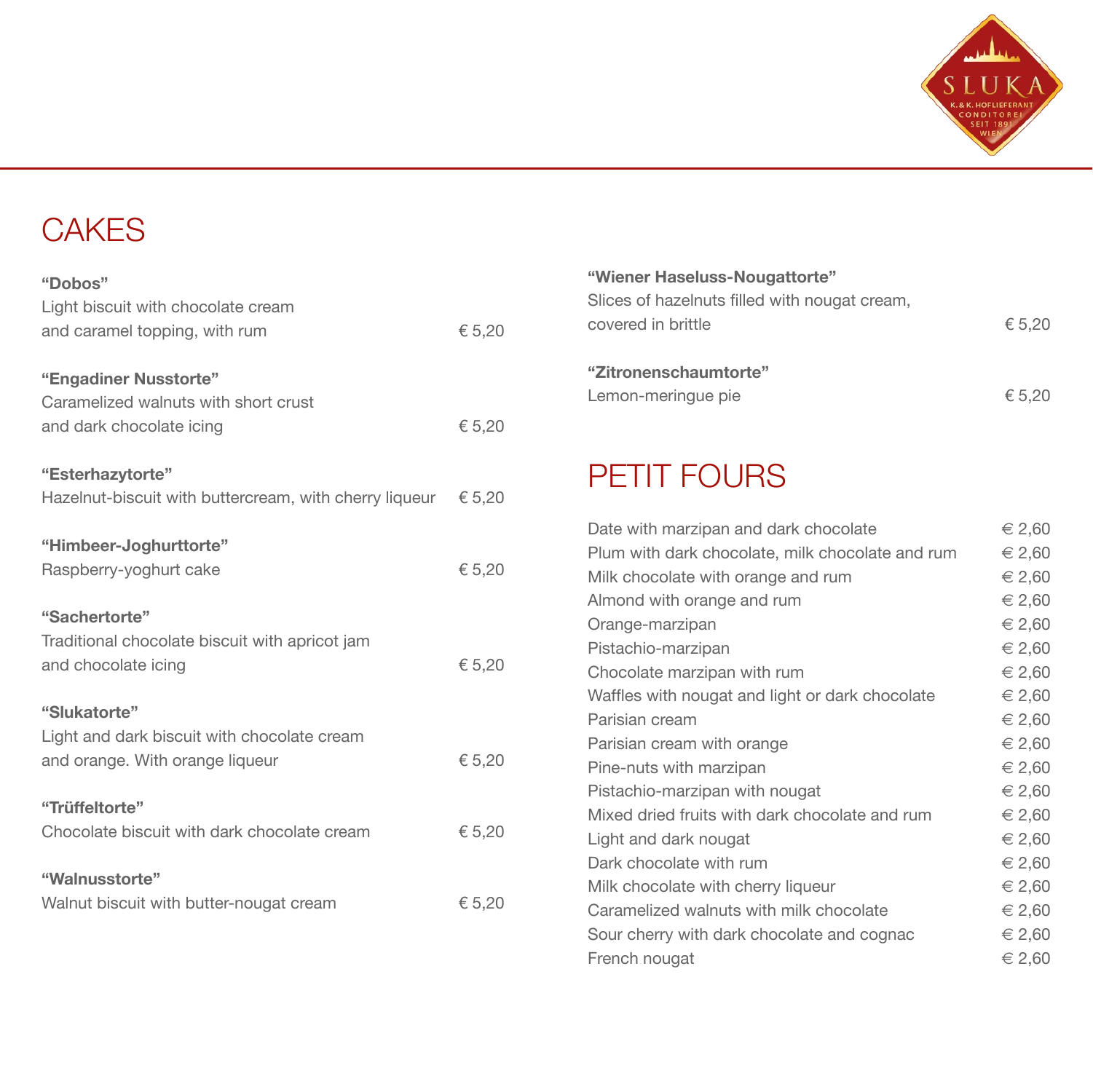

## **SANDWICHES**

| Chicken              | $\in$ 3,00 |
|----------------------|------------|
| Veal pâté            | $\in$ 3,00 |
| Ham and cheese       | $\in$ 3,00 |
| Roast beef           | $\in$ 3,00 |
| Ham                  | $\in$ 3,00 |
| Salami               | $\in$ 3,00 |
| Fish:                |            |
| Matjes               | $\in$ 3,00 |
| Shrimp               | $\in$ 3,00 |
| Tuna                 | $\in$ 3,00 |
| Cheese:              |            |
| <b>Butter cheese</b> | $\in$ 3,00 |
| Cream cheese         | $\in$ 3,00 |
| <b>Brie</b>          | $\in$ 3,00 |
| <b>Vegetables:</b>   |            |
| Mixed vegetables     | $\in$ 3,00 |
| Asparagus            | $\in$ 3,00 |
| Egg and curry        | € 3,00     |

# COLD LUNCH

| Whole-grain bread with home made spread       | € 7,20  |
|-----------------------------------------------|---------|
| Ham roll filled with horseradish cream        | € 11,50 |
| Ham roll filled with egg and curry            | € 11,50 |
| Avocado with shrimp                           | € 12,00 |
| Asparagus covered in roast beef               | € 13.50 |
| Poached salmon                                | € 13.50 |
| Filet mignon on toast                         | € 16,00 |
| Filet "Wellington"                            | € 18,50 |
| Smoked salmon on toast with horseradish cream | € 12.50 |

## HOT LUNCH

Please ask our staff for our daily soup and main course!

| Ham and cheese toast                  | $\epsilon$ 4.60 |
|---------------------------------------|-----------------|
| Sausages with horseradish and mustard | € 5.50          |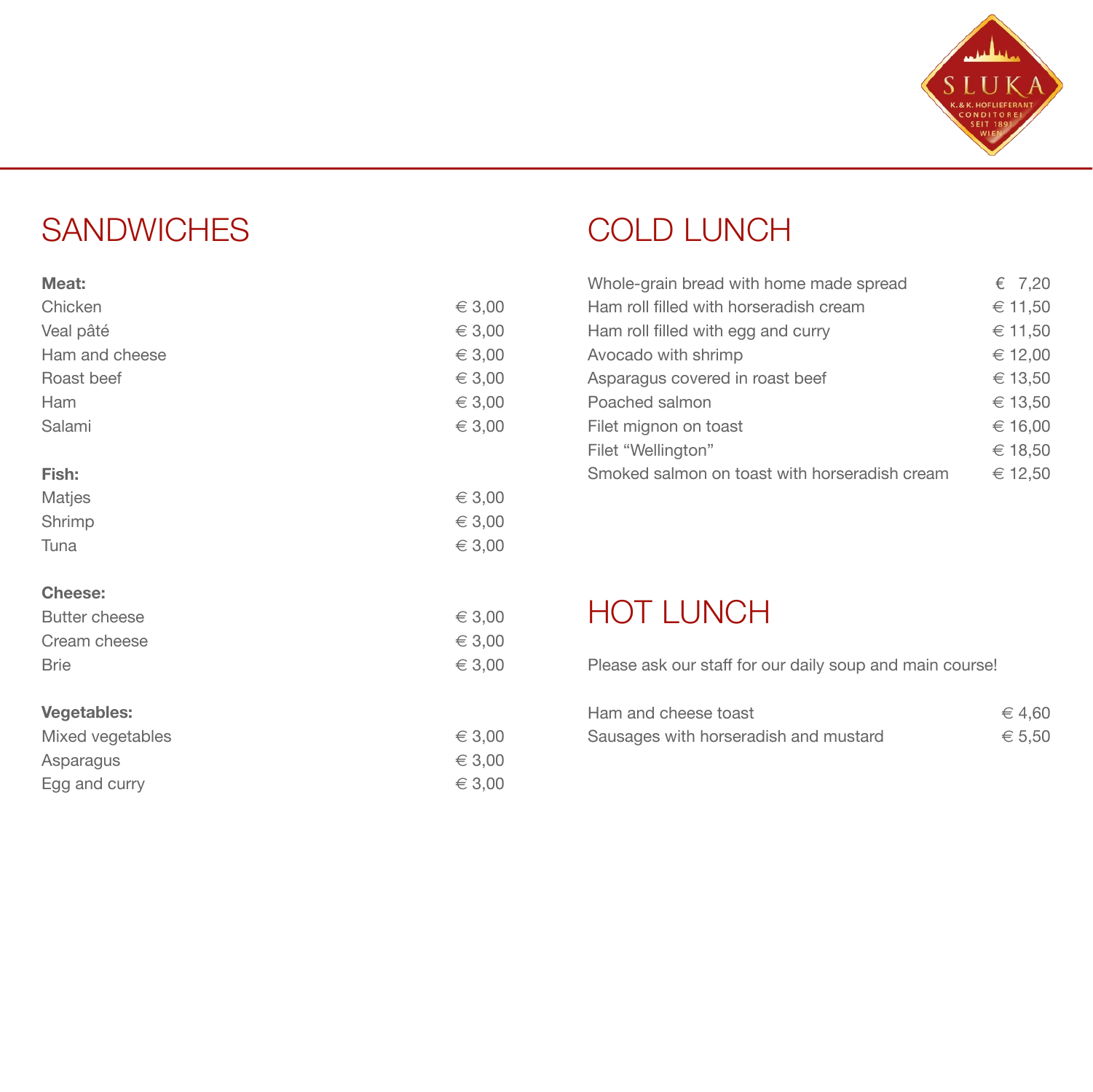

### HOT BEVERAGES

| Kleiner Mocca / Großer Mocca                         |                 |
|------------------------------------------------------|-----------------|
| Single or double espresso                            | € 2,90 / € 4,50 |
| Kleiner Brauner / Großer Brauner                     |                 |
| Single or double espresso                            |                 |
| with milk on the side                                | € 3,10 / € 4,70 |
| Verlängerter Schwarz                                 |                 |
| <b>Black coffee</b>                                  | € 3,90          |
| Verlängerter Braun                                   |                 |
| Black coffee with milk on the side                   | €4.20           |
| <b>Melange</b>                                       |                 |
| Typical Viennese coffee:                             |                 |
| single espresso with hot milk and milk foam          | €4.40           |
| Cappuccino                                           | €4.40           |
| <b>Milchkaffee</b>                                   |                 |
| Single espresso with a lot of hot milk and milk foam | €4,90           |
| Einspänner                                           |                 |
| Black coffee topped with whipped cream               | €4,50           |
| Heißer Kakao                                         |                 |
| Hot chocolate                                        | €4,70           |

#### TEA

| Pots:             |            |
|-------------------|------------|
| English breakfast | € 5,90     |
| Earl Grey         | € 5,90     |
| Darjeeling        | $\in 5,90$ |
| "BIO Vital Oase"  | € 5,90     |
| Fruit cocktail    | € 5,90     |
| Chamomile         | € 5,90     |
| $Lemon$ – ginger  | € 5,90     |
| Sencha            | € 5,90     |
| Peppermint        | € 5,90     |
|                   |            |
| Glasses:          |            |
| Peppermint        | $\in$ 3,50 |
| English breakfast | $\in$ 3,50 |
|                   |            |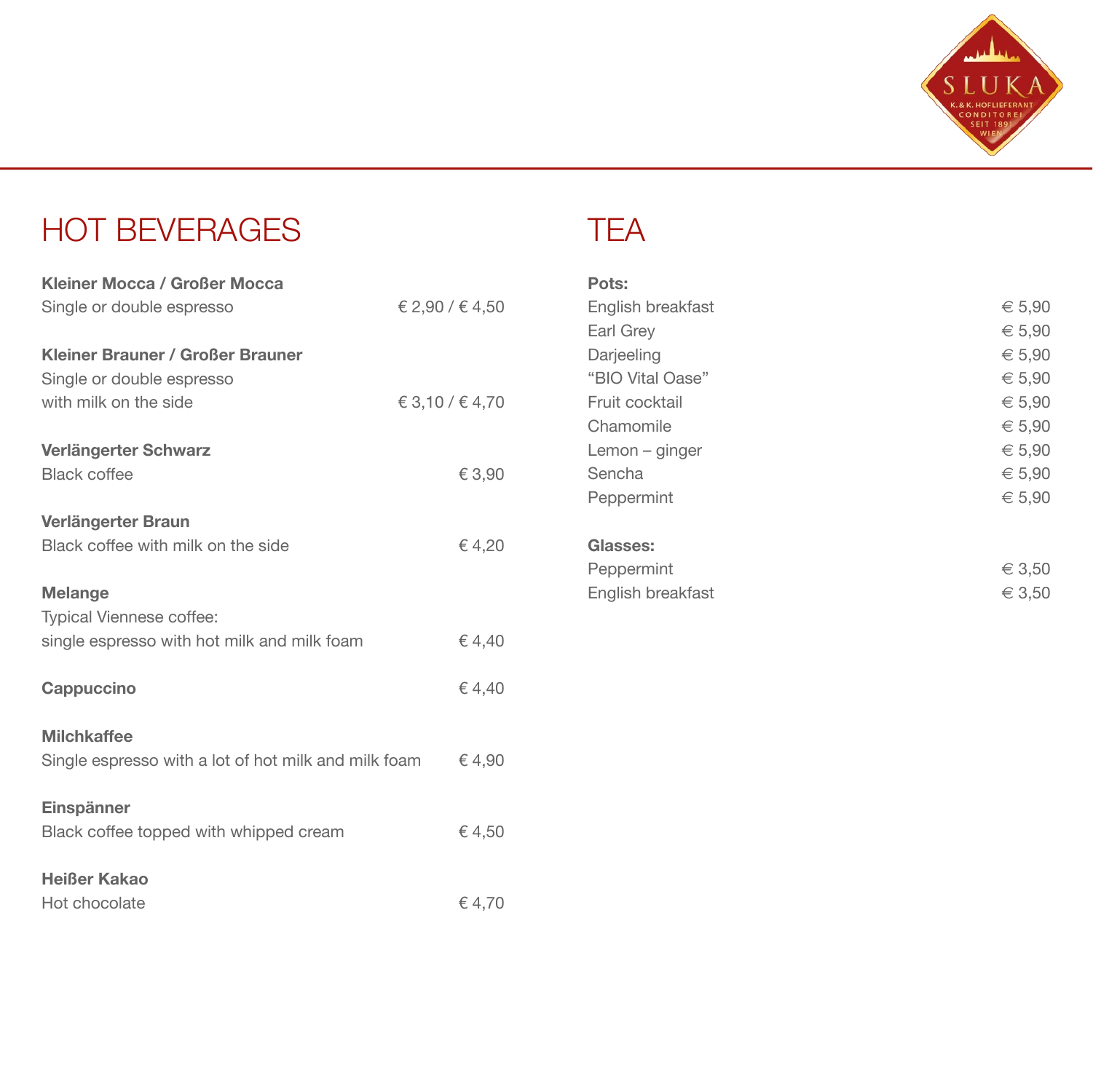

#### SOFT DRINKS

| Coca Cola<br>regular, zero, light            | $\in$ 3.90      |
|----------------------------------------------|-----------------|
| "Almdudler"<br>Austrian herbal lemonade      | $\in$ 3.90      |
| Soda with lemon or raspberry (1/4I)          | $\in$ 3,00      |
| Fresh orange juice (1/8I)                    | $\in$ 3.40      |
| "Pago"                                       | $\in$ 3.90      |
| fruit juice (apricot, peach or blackcurrant) |                 |
| Schweppes<br>(tonic or bitter lemon)         | $\in$ 3.90      |
| Water<br>(sparkling or still)                | $\in$ 3,30      |
| Soda (0,25l / 0,5l)                          | € 2,30 / € 4,50 |

#### BEER

| "Hirter Privatpils" | $\epsilon$ 4,00 |
|---------------------|-----------------|
|---------------------|-----------------|

#### WHITE WINE

|         | 0.25 L White wine with soda   | € 4.00 |
|---------|-------------------------------|--------|
| $1/8$ L | "Grüner Veltliner"            | € 3.30 |
|         | Willi Bründlmayer, Langenlois |        |

### RED WINE

| $1/8$ L | "Zweigelt"                    | $\in$ 3,30 |
|---------|-------------------------------|------------|
|         | Willi Bründlmayer, Langenlois |            |

### APERITIF & DIGESTIF

| 1/16 L   | Vermouth dry, bianco, rosso | € 4,70     |
|----------|-----------------------------|------------|
| $1/16$ L | Sandeman Sherry fino        | € 4,70     |
| 0.25L    | Campari Soda                | $∈$ 4,90   |
| 0.20L    | Campari Orange              | € 6.20     |
| 0.25L    | <b>Aperol Spritz</b>        | € 5,80     |
| 0,20 L   | Gin Tonic                   | $\in 7,40$ |
| $2$ cl   | Fernet-Branca               | $\in$ 4.70 |
| $2$ cl   | <b>Hennessy VS</b>          | € 5,80     |
| 2 cl     | <b>Bouchet Brandy</b>       | $∈$ 4,80   |
| $2$ cl   | Jack Daniel's Black Label   | € 5,80     |
| $2$ cl   | <b>Apricot Brandy</b>       | $\in 4.80$ |
| $2$ cl   | <b>Williams Pear Brandy</b> | $\in 4.80$ |
| $2$ cl   | Vodka                       | $∈$ 4,80   |
| $2$ cl   | Gin                         | $\in 4.80$ |

#### SEKT & PROSECCO

|       | 0.75 L Hochriegel dry  | $\epsilon$ 33.00 |
|-------|------------------------|------------------|
|       | 0.2 L Hochriegel dry   | € 13.50          |
| 0.2 L | Prosecco Gianni Kattus | ∈ 11.00          |
|       | 0.1 L Prosecco         | $\epsilon$ 5.30  |